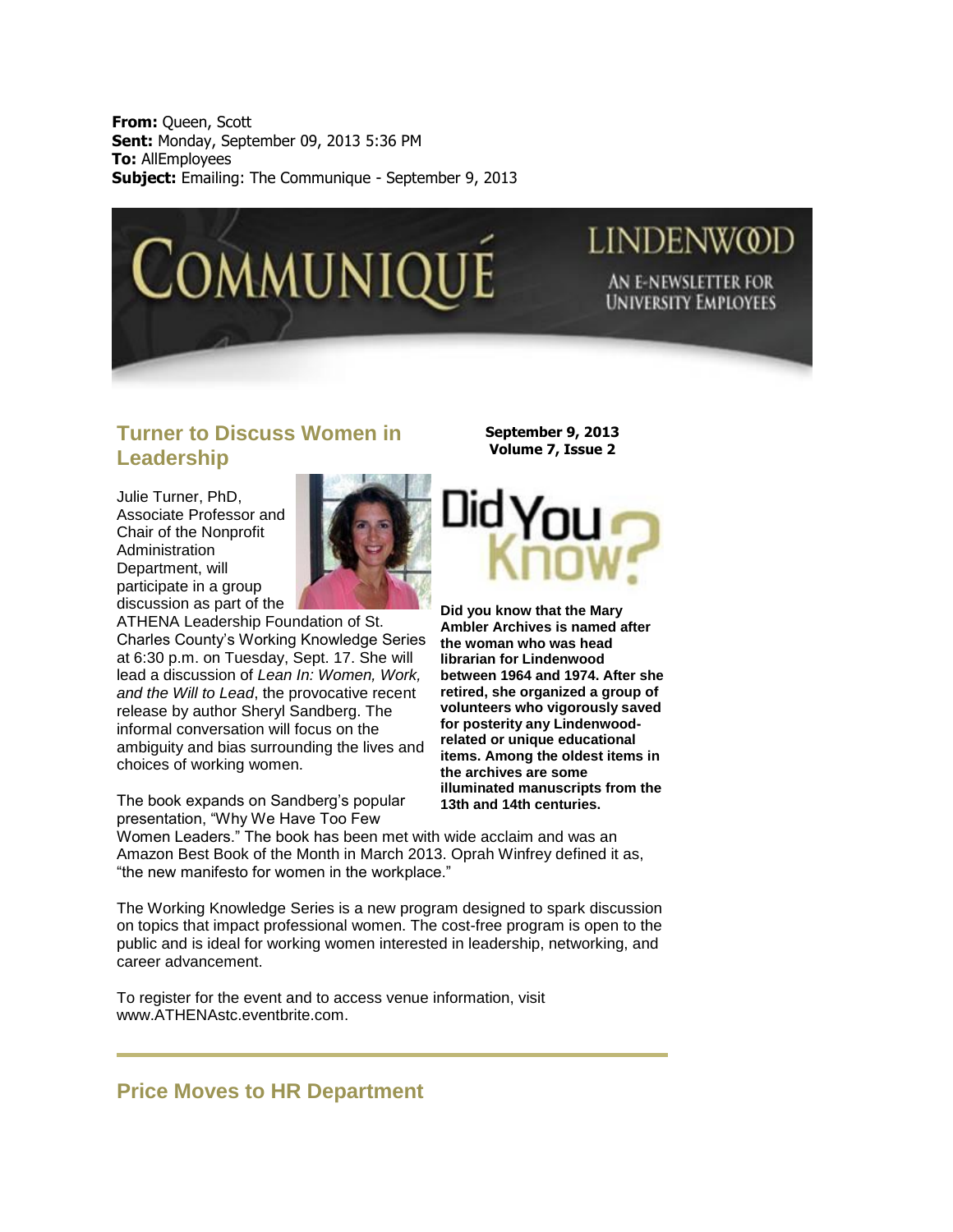Amanda Price has been named Human Resources Coordinator for Lindenwood University. She had previously served since 2008 in a marketing capacity for the Daniel Boone Home and Heritage Center.

In her new role, Price is responsible for helping further the mission of the University's Human Resources Department. She said an important part of that mission is to, "provide



quality education and experiences for our students by selecting appropriate fulltime faculty and supporting them in their professional roles."

Her duties include: managing contract and salary letters, maintaining accurate personnel files, coordinating application distributions, processing new and transitioning employee information, processing background checks, coordinating new employee induction sessions, maintaining legally compliant job description records, managing the human resources web site, processing unemployment information, and compliance reporting.

"I'm really excited to help put some new policies and procedures in place," Price said. "We are working hard to streamline everything from application to retirement processes. Our goal is to create smoother experiences and to make the HR Office a great resource for our employees."

Price is located in the Executive Offices of Roemer Hall. She can be reached at [aprice@lindenwood.edu](mailto:aprice@lindenwood.edu) or 636-949-4477.

### **MacDonald Honored with MLA Award**

Liz MacDonald, Dean of Library Services, has been named the 2013 recipient of the Ronald G. Bohley Award by the Missouri Library Association (MLA) and Amigos Library Services. She will accept the state-wide award during the MLA's upcoming conference in October in St. Louis, Mo.



Presented jointly by both organizations, the honor is given to an individual whose actions exemplify meaningful efforts

to reach beyond his or her own institution to promote cooperative activities among libraries. She was nominated by Steven Potter, director of Mid-Continent Public Library, and selected as the winner by a committee of peer professionals.

"I'm involved in many professional activities outside of Lindenwood, so it's nice to receive an award that reflects my commitment to furthering collaboration among library services of all types," MacDonald said. "It's a good surprise."

MacDonald has worked at Lindenwood since 2003 and is a member of the Board of Directors for Amigos Library Services. She previously served on the Missouri Library Network Corporation's Board of Directors and as a member of the Executive Board for MOBIUS, Missouri's academic library consortium.